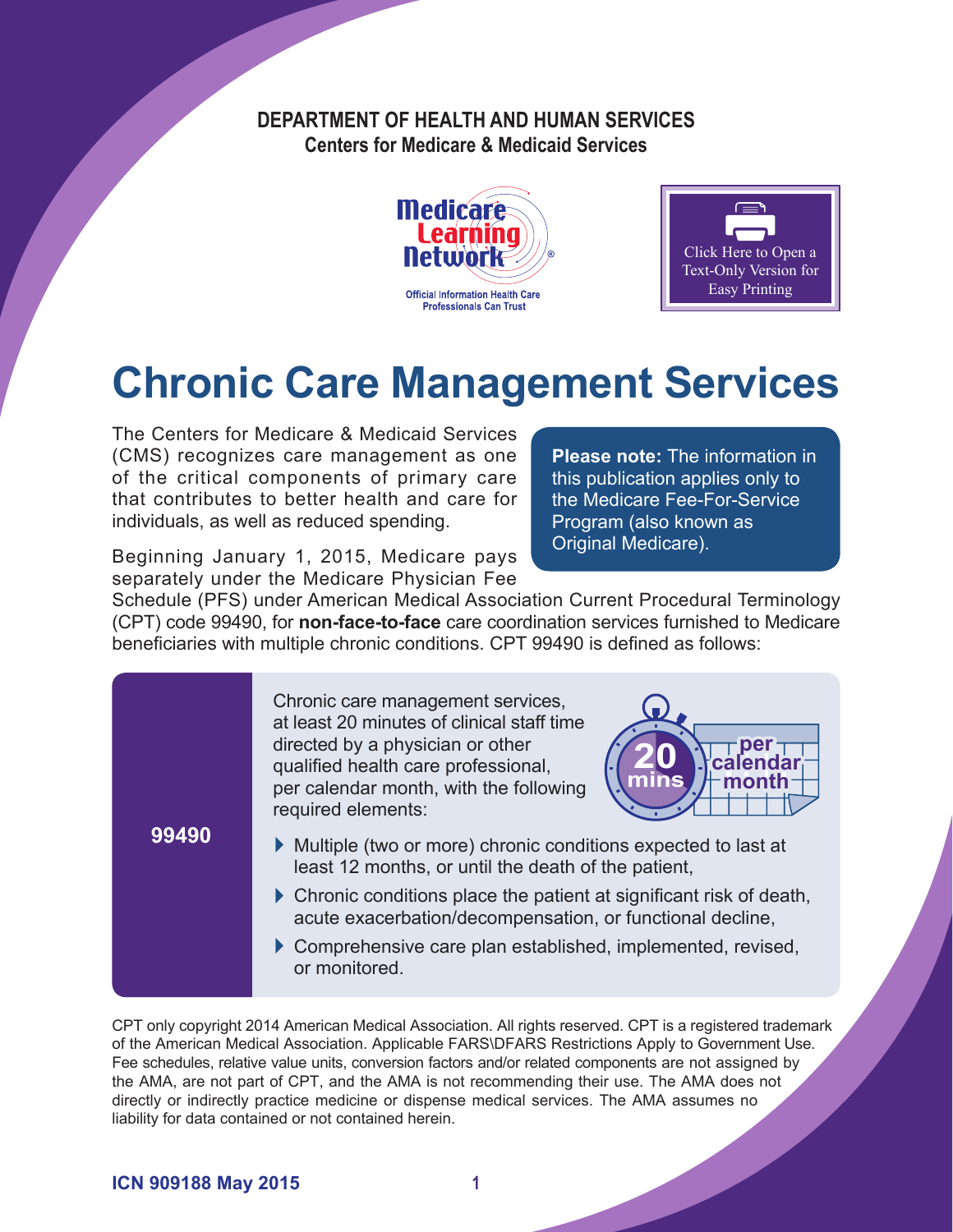This fact sheet provides background on the newly payable chronic care management (CCM) service, identifies eligible providers and patients, and details the Medicare PFS billing requirements.

Examples of chronic conditions include, but are not limited to, the following:

- $\blacktriangleright$  Alzheimer's disease and related dementia;
- $\blacktriangleright$  Arthritis (osteoarthritis and rheumatoid);
- ▶ Asthma;
- $\blacktriangleright$  Atrial fibrillation:
- $\blacktriangleright$  Autism spectrum disorders;
- Cancer;
- **Chronic Obstructive Pulmonary Disease;**
- Depression;
- Diabetes:
- ▶ Heart failure:
- **Hypertension;**
- $\blacktriangleright$  Ischemic heart disease; and
- **C** Osteoporosis.



# **Practitioner Eligibility**

Physicians and the following non-physician practitioners may bill the new CCM service:

- Certified Nurse Midwives;
- ` Clinical Nurse Specialists;
- ` Nurse Practitioners; and
- **Physician Assistants.**

Only one practitioner may be paid for the CCM service for a given calendar month.

**NOTE:** Eligible practitioners must act within their State licensure, scope of practice, and Medicare statutory benefit. The CCM service may be billed most frequently by primary care physicians, although specialty physicians who meet all of the billing requirements may bill the service. The CCM service is not within the scope of practice of limited license physicians and practitioners such as clinical psychologists, podiatrists, or dentists, therefore these practitioners cannot furnish or bill the service. However, CMS expects referral to or consultation with such physicians and practitioners by the billing practitioner to coordinate and manage care.

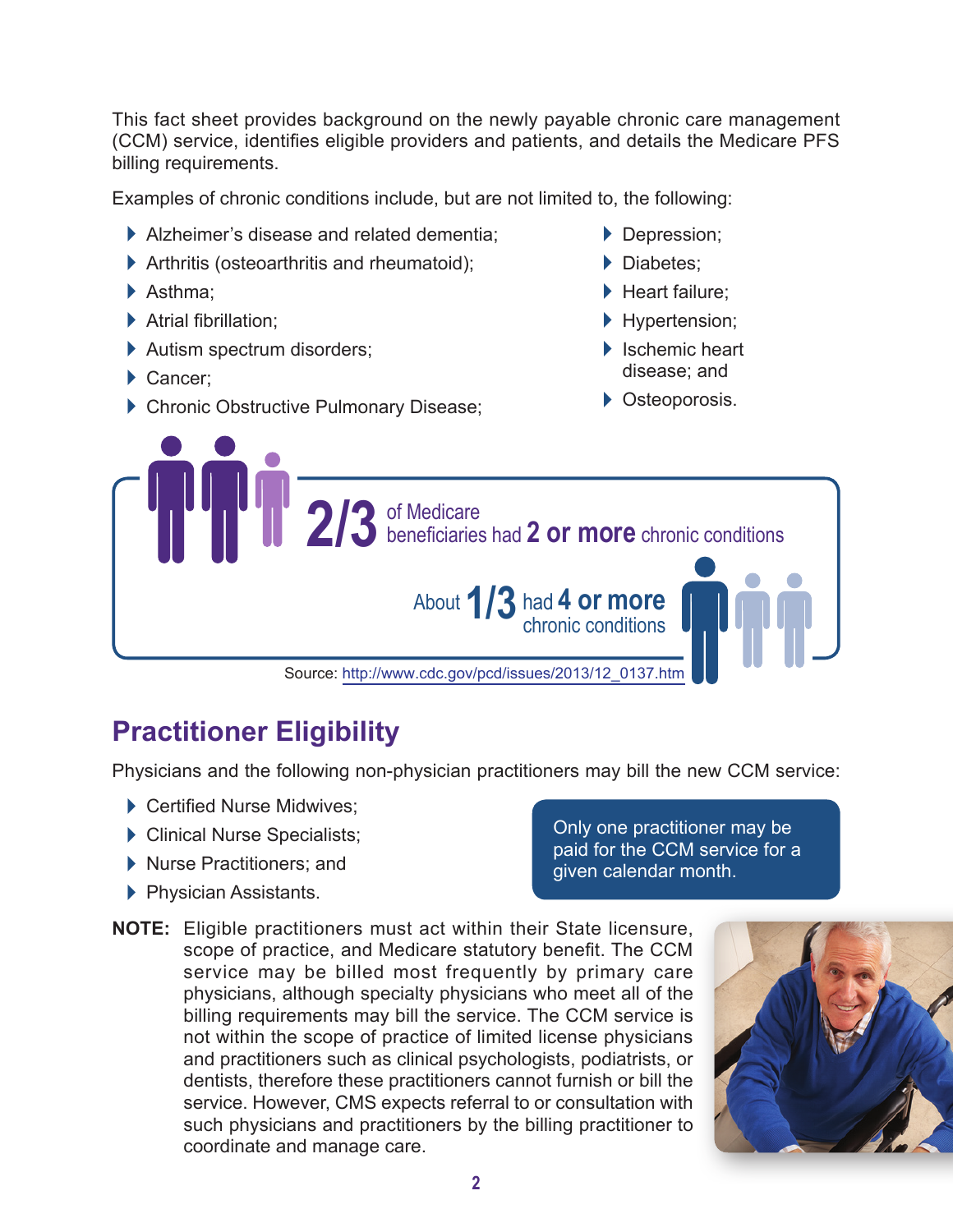Services provided directly by an appropriate physician or non-physician practitioner, or by clinical staff incident to the billing physician or non-physician practitioner, count toward the minimum amount of service time required to bill the CCM service (20 minutes per calendar month).

Non-clinical staff time cannot be counted. Consult the CPT definition of "clinical staff" and the Medicare PFS "incident to" rules to determine whether time by specific individuals may be counted towards the minimum time requirement. Practitioners may use individuals outside the practice to provide CCM services, subject to the Medicare PFS "incident to" rules and regulations and all other applicable Medicare rules.

### **Supervision**

CMS provided an exception under Medicare's "incident to" rules that permits clinical staff to provide the CCM service incident to the services of the billing physician (or other appropriate practitioner) under the **general supervision** (rather than direct supervision) of a physician (or other appropriate practitioner).

# **Patient Eligibility**

Patients with multiple (two or more) chronic conditions expected to last at least 12 months or until the death of the patient, and that place the patient at significant risk of death, acute exacerbation/decompensation, or functional decline are eligible for the CCM service.

CMS **requires** the billing practitioner to furnish a comprehensive evaluation and management (E/M) visit, Annual Wellness Visit, or Initial Preventive Physical Examination (IPPE) to the patient prior to billing the CCM service, and to **Patient Agreement Patient Agreement Patient Agreement Patient Agreement Patient Patient Patient Patient Patient Patient Patient Patient Patient Patient Patient Patient Patient Patient P** 

# **Requirements**

A practitioner must inform eligible patients of the availability of and obtain consent for the CCM service before furnishing or billing the service. Some of the patient agreement provisions require the **use of certified Electronic Health Record (EHR) technology**. For a complete listing of the Patient Agreement and Related EHR Requirements, see Table 1.

Patient consent requirements include:

- $\blacktriangleright$  Inform the patient of the availability of the CCM service and obtain written agreement to have the services provided, including authorization for the electronic communication of medical information with other treating practitioners and providers.
- $\blacktriangleright$  Explain and offer the CCM service to the patient. In the patient's medical record, document this discussion and note the patient's decision to accept or decline the service.
- $\blacktriangleright$  Explain how to revoke the service.
- $\blacktriangleright$  Inform the patient that only one practitioner can furnish and be paid for the service during a calendar month.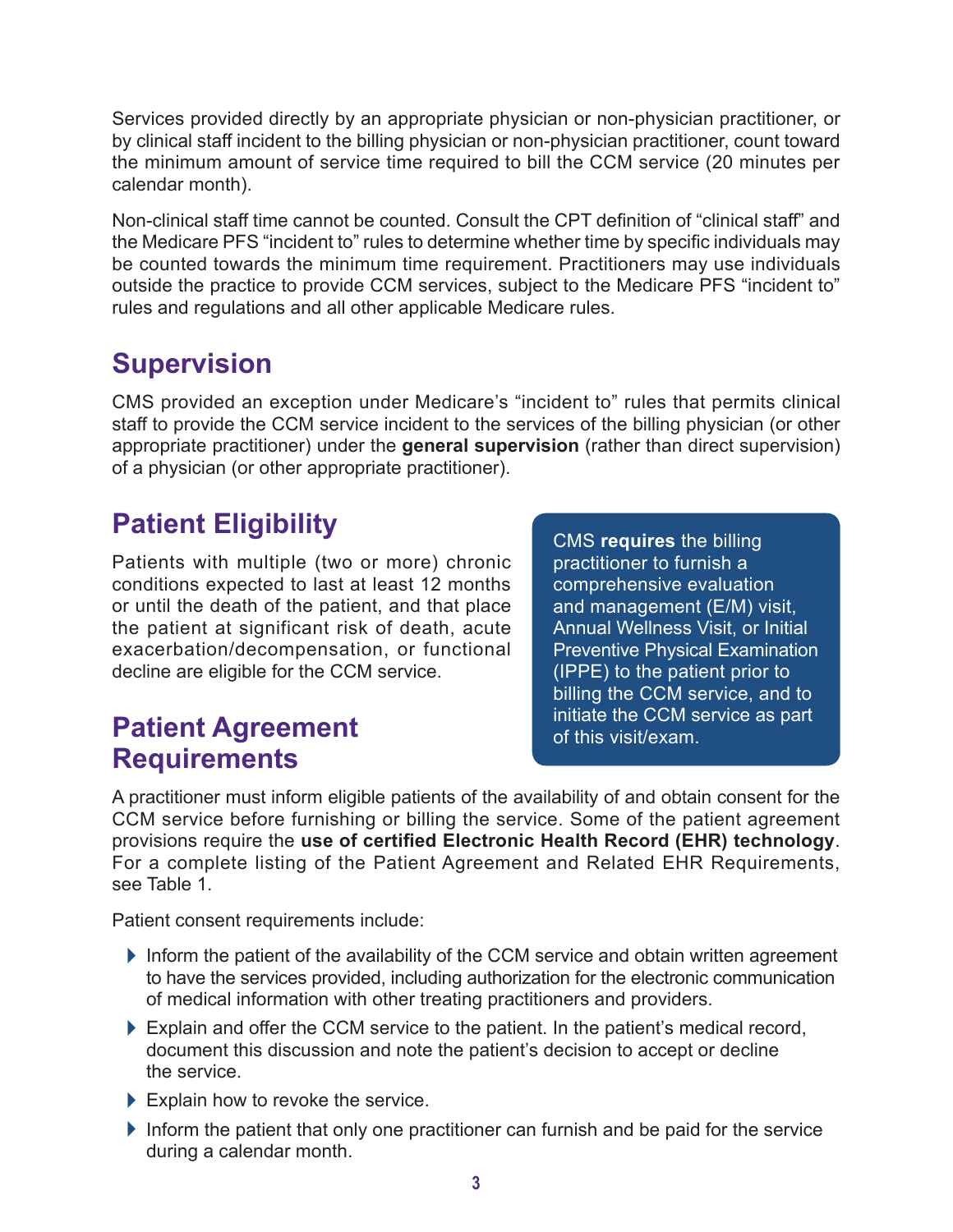This agreement process should include a discussion with the patient, and caregiver when applicable, about:

- $\blacktriangleright$  What the CCM service is;
- $\blacktriangleright$  How to access the elements of the service:
- $\blacktriangleright$  How the patient's information will be shared among practitioners and providers;
- ▶ How cost-sharing (co-insurance and deductibles) applies to these services; and
- $\blacktriangleright$  How to revoke the service.

Although patient cost-sharing applies to the CCM service, CCM may help avoid the need for more costly face-to-face services in the future by proactively managing patient health, rather than only treating disease and illness.

Informed patient consent need only be obtained once prior to furnishing the CCM service, or if the patient chooses to change the practitioner who will furnish and bill the service.

#### **CCM Scope of Service Elements - Highlights**

The CCM service is extensive, including structured recording of patient health information, an electronic care plan addressing all health issues, access to care management services, managing care transitions, and coordinating and sharing patient information with practitioners and providers outside the practice. Some of the CCM Scope of Service elements require the use of a certified EHR or other electronic technology. **For a complete listing of the CCM Scope of Service elements and electronic technology requirements that must be met in order to bill the service, see Table 1.**

| <b>Structured</b><br><b>Data</b><br><b>Recording</b> | $\triangleright$ Record the patient's demographics, problems, medications,<br>and medication allergies and create structured clinical summary<br>records using certified EHR technology.                                                              |
|------------------------------------------------------|-------------------------------------------------------------------------------------------------------------------------------------------------------------------------------------------------------------------------------------------------------|
|                                                      |                                                                                                                                                                                                                                                       |
|                                                      | $\triangleright$ Create a patient-centered care plan based on a physical,<br>mental, cognitive, psychosocial, functional, and environmental<br>(re)assessment, and an inventory of resources (a comprehensive<br>plan of care for all health issues). |
| <b>Care Plan</b>                                     | $\triangleright$ Provide the patient with a written or electronic copy of the care<br>plan and document its provision in the medical record.                                                                                                          |
|                                                      | $\triangleright$ Ensure the care plan is available electronically at all times to<br>anyone within the practice providing the CCM service.                                                                                                            |
|                                                      | $\triangleright$ Share the care plan electronically outside the practice<br>as appropriate.                                                                                                                                                           |
|                                                      |                                                                                                                                                                                                                                                       |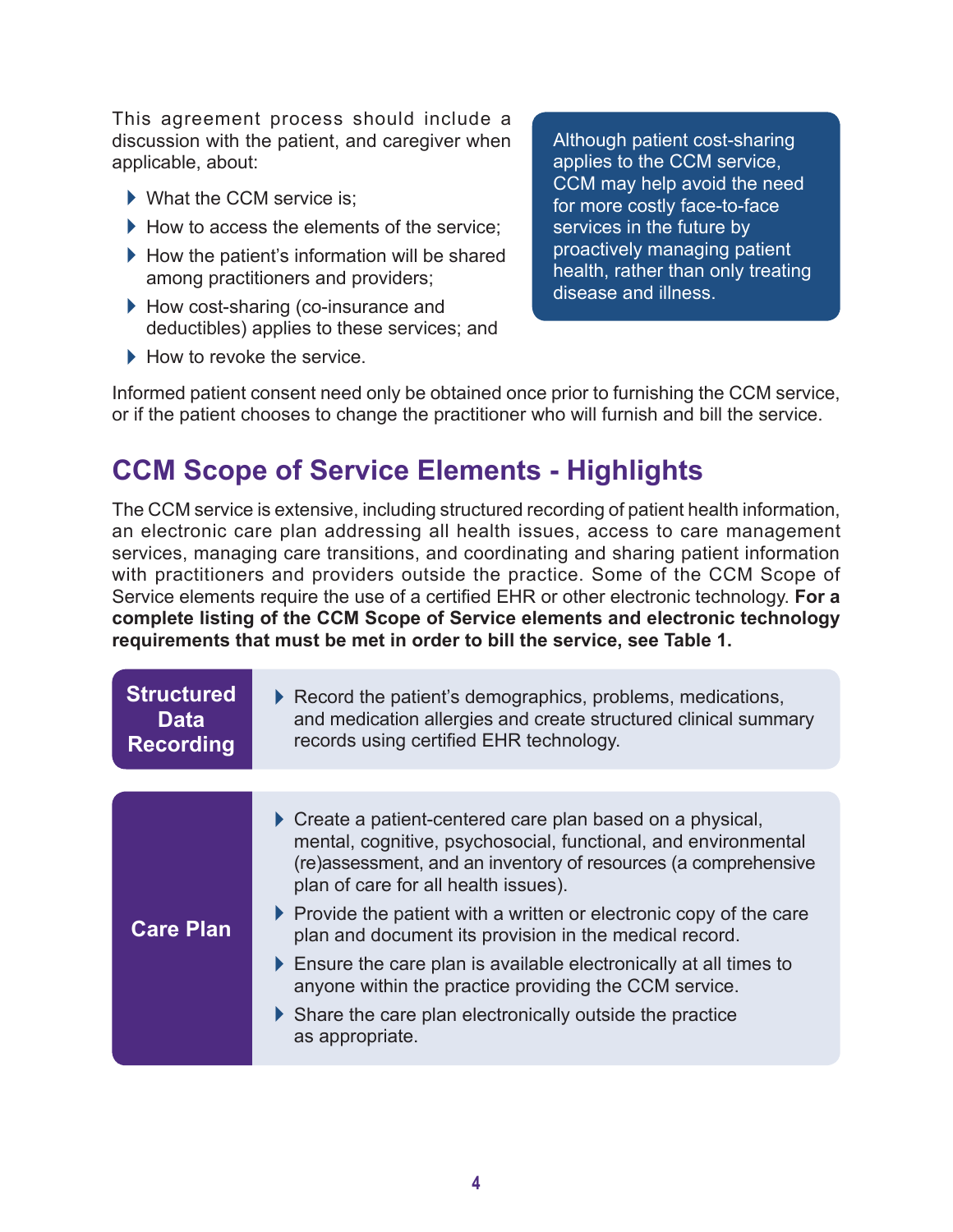#### **Comprehensive Care Plan**

A comprehensive care plan for all health issues typically includes, but is not limited to, the following elements:

- Problem list:
- $\blacktriangleright$  Expected outcome and prognosis;
- **Measurable treatment goals;**
- ` Symptom management;
- $\blacktriangleright$  Planned interventions and identification of the individuals responsible for each intervention;
- ` Medication management;
- Community/social services ordered;
- $\blacktriangleright$  A description of how services of agencies and specialists outside the practice will be directed/coordinated; and
- $\triangleright$  Schedule for periodic review and, when applicable, revision of the care plan.
	- $\blacktriangleright$  Ensure 24-hour-a-day, 7-day-a-week (24/7) access to care management services, providing the patient with a means to make timely contact with health care practitioners in the practice who have access to the patient's electronic care plan to address his or her urgent chronic care needs.

#### **Access to Care**

- $\blacktriangleright$  Ensure continuity of care with a designated practitioner or member of the care team with whom the patient is able to get successive routine appointments.
- $\blacktriangleright$  Provide enhanced opportunities for the patient and any caregiver to communicate with the practitioner regarding the patient's care. Do this through telephone, secure messaging, secure Internet, or other asynchronous non-face-to-face consultation methods, in compliance with the Health Insurance Portability and Accountability Act (HIPAA).

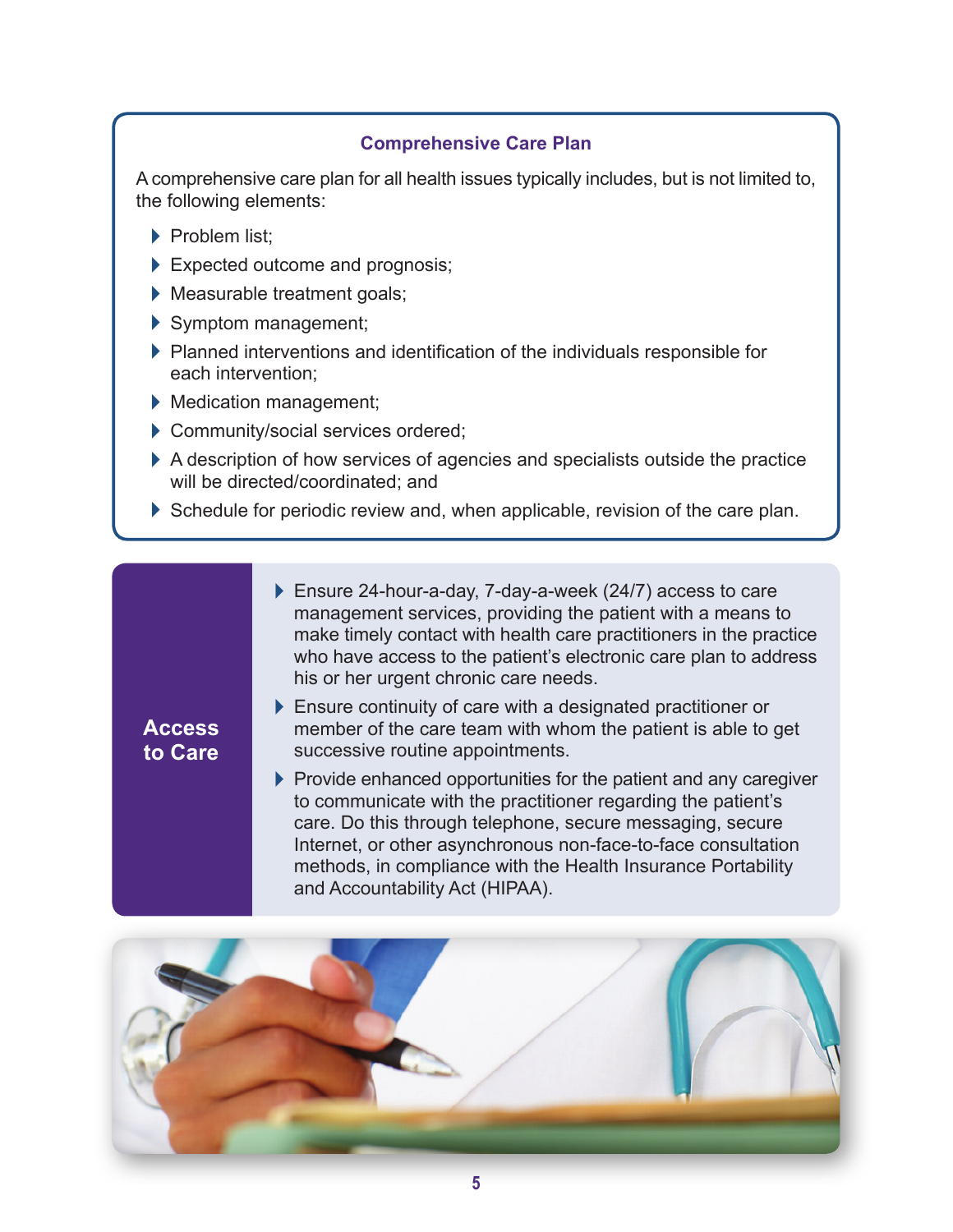|                       | $\triangleright$ Care management services such as:                                                                                                                                |
|-----------------------|-----------------------------------------------------------------------------------------------------------------------------------------------------------------------------------|
| <b>Manage</b><br>Care | $\triangleright$ Systematic assessment of the patient's medical, functional,<br>and psychosocial needs;                                                                           |
|                       | $\triangleright$ System-based approaches to ensure timely receipt of all<br>recommended preventive care services;                                                                 |
|                       | $\triangleright$ Medication reconciliation with review of adherence and<br>potential interactions; and                                                                            |
|                       | $\triangleright$ Oversight of patient self-management of medications.                                                                                                             |
|                       | • Manage care transitions between and among health care<br>providers and settings, including referrals to other<br>providers, including:                                          |
|                       | $\triangleright$ Providing follow-up after an emergency department visit, and<br>after discharges from hospitals, skilled nursing facilities, or<br>other health care facilities. |
|                       | Coordinate care with home and community based clinical<br>service providers.                                                                                                      |

#### **EHR and Other Electronic Technology Requirements**

CMS requires the use of certified EHR technology to satisfy some of the CCM scope of service elements. In furnishing these aspects of the CCM service, CMS requires the use of a version of certified EHR that is acceptable under the EHR Incentive Programs as of December 31st of the calendar year preceding each Medicare PFS payment year **(referred to as "CCM certified technology")**. For more information, visit [http://](http://www.cms.gov/Regulations-and-Guidance/Legislation/EHRIncentivePrograms) [www.cms.gov/Regulations-and-Guidance/](http://www.cms.gov/Regulations-and-Guidance/Legislation/EHRIncentivePrograms) [Legislation/EHRIncentivePrograms](http://www.cms.gov/Regulations-and-Guidance/Legislation/EHRIncentivePrograms) on the CMS website.

At this time, CMS does not require the use of certified EHR technology for some of the services involving the care plan and clinical summaries, allowing for broader electronic capabilities. These are described in Table 1, CCM Scope of Service and Billing Requirements.

For CCM payment in calendar year (CY) 2015, practitioners may use EHR technology certified to either the 2011 or 2014 edition(s) of certification criteria.

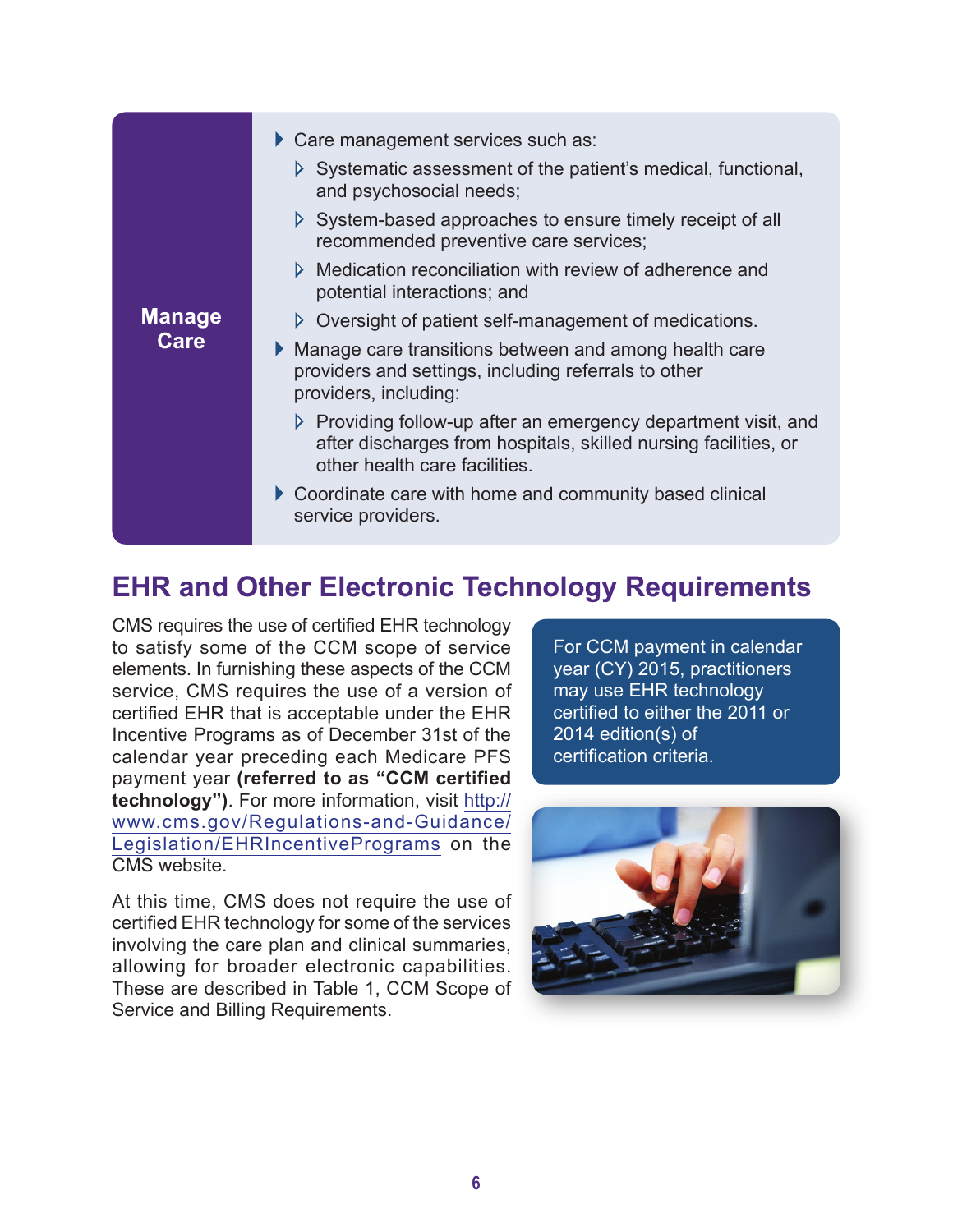#### **Table 1. CCM Scope of Service and Billing Requirements**

| <b>CCM Scope of Service</b><br><b>Element/Billing Requirement</b>                                                                                                                                                                                                                                                                                                                                    | <b>Certified EHR or Other Electronic Technology</b><br><b>Requirement</b>                                                                                                                                                                                                                                                                                                           |
|------------------------------------------------------------------------------------------------------------------------------------------------------------------------------------------------------------------------------------------------------------------------------------------------------------------------------------------------------------------------------------------------------|-------------------------------------------------------------------------------------------------------------------------------------------------------------------------------------------------------------------------------------------------------------------------------------------------------------------------------------------------------------------------------------|
| Initiation during an AWV, IPPE, or comprehensive E/M visit<br>(billed separately).                                                                                                                                                                                                                                                                                                                   | None                                                                                                                                                                                                                                                                                                                                                                                |
| Structured recording of demographics, problems,<br>medications, medication allergies, and the creation of a<br>structured clinical summary record. A full list of problems,<br>medications and medication allergies in the EHR must inform<br>the care plan, care coordination and ongoing clinical care.                                                                                            | Structured recording of demographics, problems,<br>medications, medication allergies, and creation of structured<br>clinical summary records using CCM certified technology.                                                                                                                                                                                                        |
| Access to care management services 24/7 (providing the<br>beneficiary with a means to make timely contact with health<br>care practitioners in the practice who have access to the<br>patient's electronic care plan to address his or her urgent<br>chronic care needs regardless of the time of day or day of<br>the week).                                                                        | None                                                                                                                                                                                                                                                                                                                                                                                |
| Continuity of care with a designated practitioner or member<br>of the care team with whom the beneficiary is able to get<br>successive routine appointments.                                                                                                                                                                                                                                         | None                                                                                                                                                                                                                                                                                                                                                                                |
| Care management for chronic conditions including<br>systematic assessment of the beneficiary's medical,<br>functional, and psychosocial needs; system-based<br>approaches to ensure timely receipt of all recommended<br>preventive care services; medication reconciliation with<br>review of adherence and potential interactions; and<br>oversight of beneficiary self-management of medications. | None                                                                                                                                                                                                                                                                                                                                                                                |
| Creation of a patient-centered care plan based on a<br>physical, mental, cognitive, psychosocial, functional and<br>environmental (re)assessment and an inventory of<br>resources and supports; a comprehensive care plan for<br>all health issues. Share the care plan as appropriate with<br>other practitioners and providers.                                                                    | Must at least electronically capture care plan information;<br>make this information available on a 24/7 basis to all<br>practitioners within the practice whose time counts towards<br>the time requirement for the practice to bill the CCM code;<br>and share care plan information electronically (other than<br>by fax) as appropriate with other practitioners and providers. |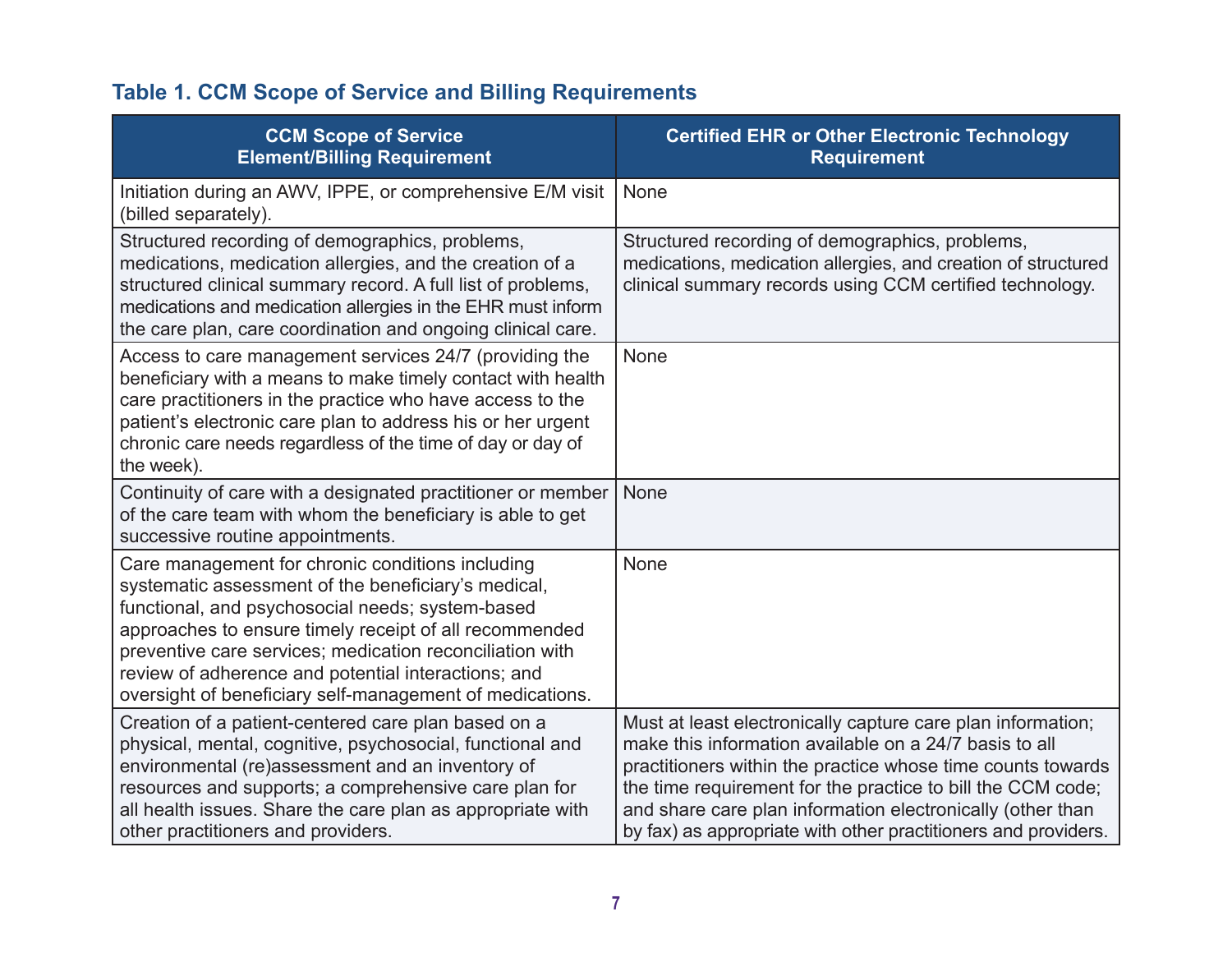#### **Table 1. CCM Scope of Service and Billing Requirements (cont.)**

| <b>CCM Scope of Service</b><br><b>Element/Billing Requirement</b>                                                                                                                                                                                                                                                                                                                                                                                                                   | <b>Certified EHR or Other Electronic Technology</b><br><b>Requirement</b>                                                                                                                                                             |
|-------------------------------------------------------------------------------------------------------------------------------------------------------------------------------------------------------------------------------------------------------------------------------------------------------------------------------------------------------------------------------------------------------------------------------------------------------------------------------------|---------------------------------------------------------------------------------------------------------------------------------------------------------------------------------------------------------------------------------------|
| Provide the beneficiary with a written or electronic copy of<br>the care plan and document its provision in the electronic<br>medical record.                                                                                                                                                                                                                                                                                                                                       | Document provision of the care plan as required to the<br>beneficiary in the EHR using CCM certified technology.                                                                                                                      |
| Management of care transitions between and among health<br>care providers and settings, including referrals to other<br>clinicians; follow-up after an emergency department visit;<br>and follow-up after discharges from hospitals, skilled nursing<br>facilities or other health care facilities.                                                                                                                                                                                 | Format clinical summaries according to CCM certified<br>technology. Not required to use a specific tool or service to<br>exchange/transmit clinical summaries, as long as they are<br>transmitted electronically (other than by fax). |
| Coordination with home and community based clinical<br>service providers.                                                                                                                                                                                                                                                                                                                                                                                                           | Communication to and from home and community based<br>providers regarding the patient's psychosocial needs and<br>functional deficits must be documented in the patient's<br>medical record using CCM certified technology.           |
| Enhanced opportunities for the beneficiary and any<br>caregiver to communicate with the practitioner regarding<br>the beneficiary's care through not only telephone access,<br>but also through the use of secure messaging, Internet or<br>other asynchronous non-face-to-face consultation methods.                                                                                                                                                                               | <b>None</b>                                                                                                                                                                                                                           |
| Beneficiary consent—Inform the beneficiary of the<br>availability of CCM services and obtain his or her written<br>agreement to have the services provided, including<br>authorization for the electronic communication of his or<br>her medical information with other treating providers.<br>Document in the beneficiary's medical record that all of the<br>CCM services were explained and offered, and note the<br>beneficiary's decision to accept or decline these services. | Document the beneficiary's written consent and authorization<br>in the EHR using CCM certified technology.                                                                                                                            |
| Beneficiary consent—Inform the beneficiary of the right to<br>stop the CCM services at any time (effective at the end of<br>the calendar month) and the effect of a revocation of the<br>agreement on CCM services.                                                                                                                                                                                                                                                                 | <b>None</b>                                                                                                                                                                                                                           |
| Beneficiary consent—Inform the beneficiary that only one<br>practitioner can furnish and be paid for these services during<br>a calendar month.                                                                                                                                                                                                                                                                                                                                     | <b>None</b>                                                                                                                                                                                                                           |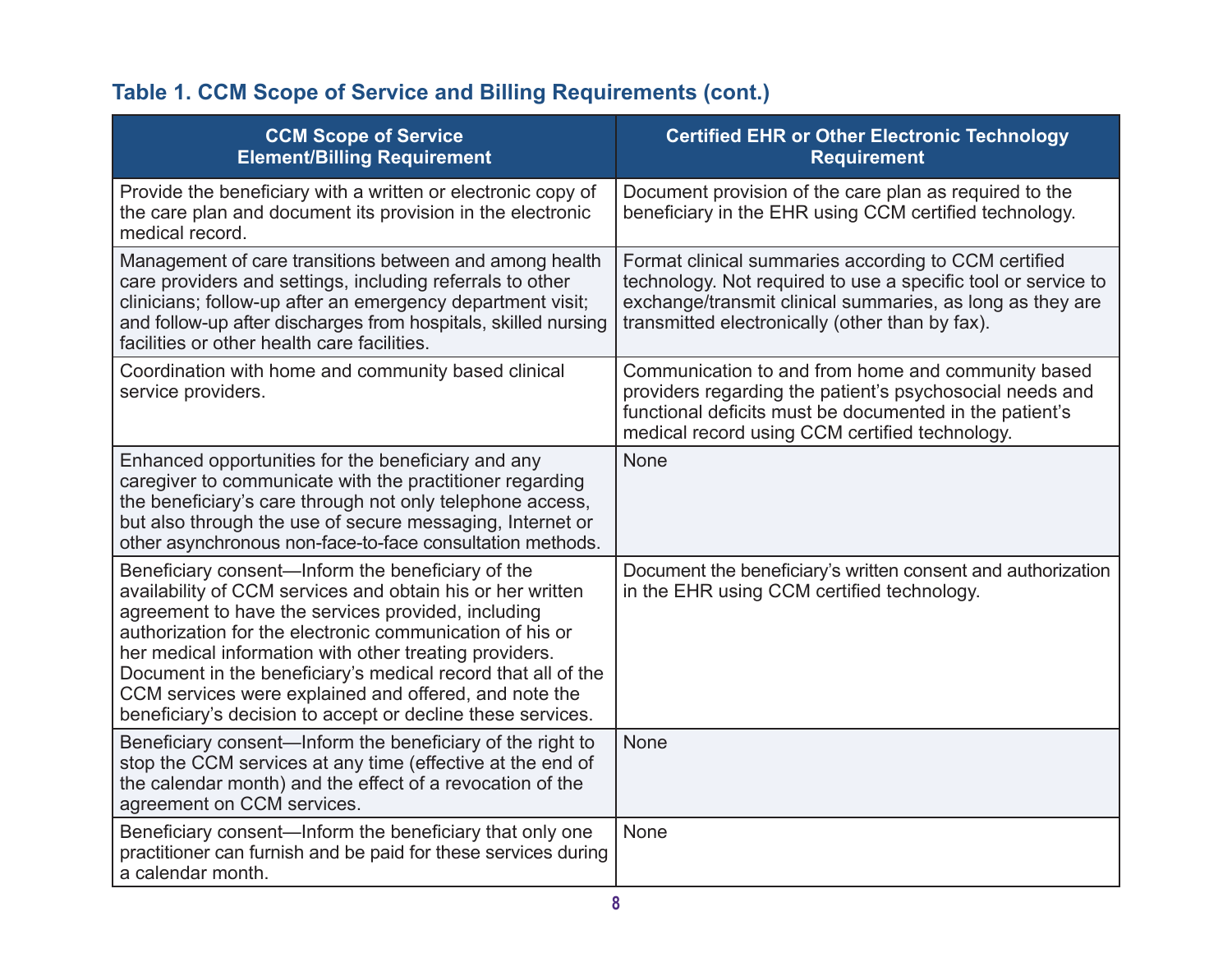### **Other Billing Requirements**

CPT code 99490 **cannot be billed during the same service period as** CPT codes 99495–99496 (transitional care management), Healthcare Common Procedure Coding System (HCPCS) codes G0181/G0182 (home health care supervision/hospice care supervision), or CPT codes 90951–90970 (certain End-Stage Renal Disease services). Also consult CPT instructions for additional codes that cannot be billed during the same service period as CPT code 99490. There may be additional restrictions on billing for practitioners participating in a CMS sponsored model or demonstration program.

#### **Payment**

CMS pays for the new CCM service separately under the Medicare PFS. To find payment information for a specific geographic location, access the Medicare PFS Look-Up tool at <http://www.cms.gov/Medicare/Medicare-Fee-for-Service-Payment/PFSlookup> on the CMS website.



# **CCM and Other CMS Advanced Primary Care Initiatives**

The CCM service provides payment of care coordination and care management for a beneficiary with multiple chronic conditions within the Medicare Fee-For-Service Program. Medicare will not make duplicative payments for the same or similar services for beneficiaries with chronic conditions already paid for under the various CMS advanced primary care demonstration and other initiatives, such as the Multi-payer Advanced Primary Care Practice (MAPCP) or the Comprehensive Primary Care (CPC) Initiatives. For more information on potentially duplicative billing, consult the CMS staff responsible for these separate initiatives. As CMS implements new models or demonstrations that include payments for care management services, or as changes take place that affect existing models or demonstrations, it will address potential overlaps with the CCM service and seek to implement appropriate payment policies.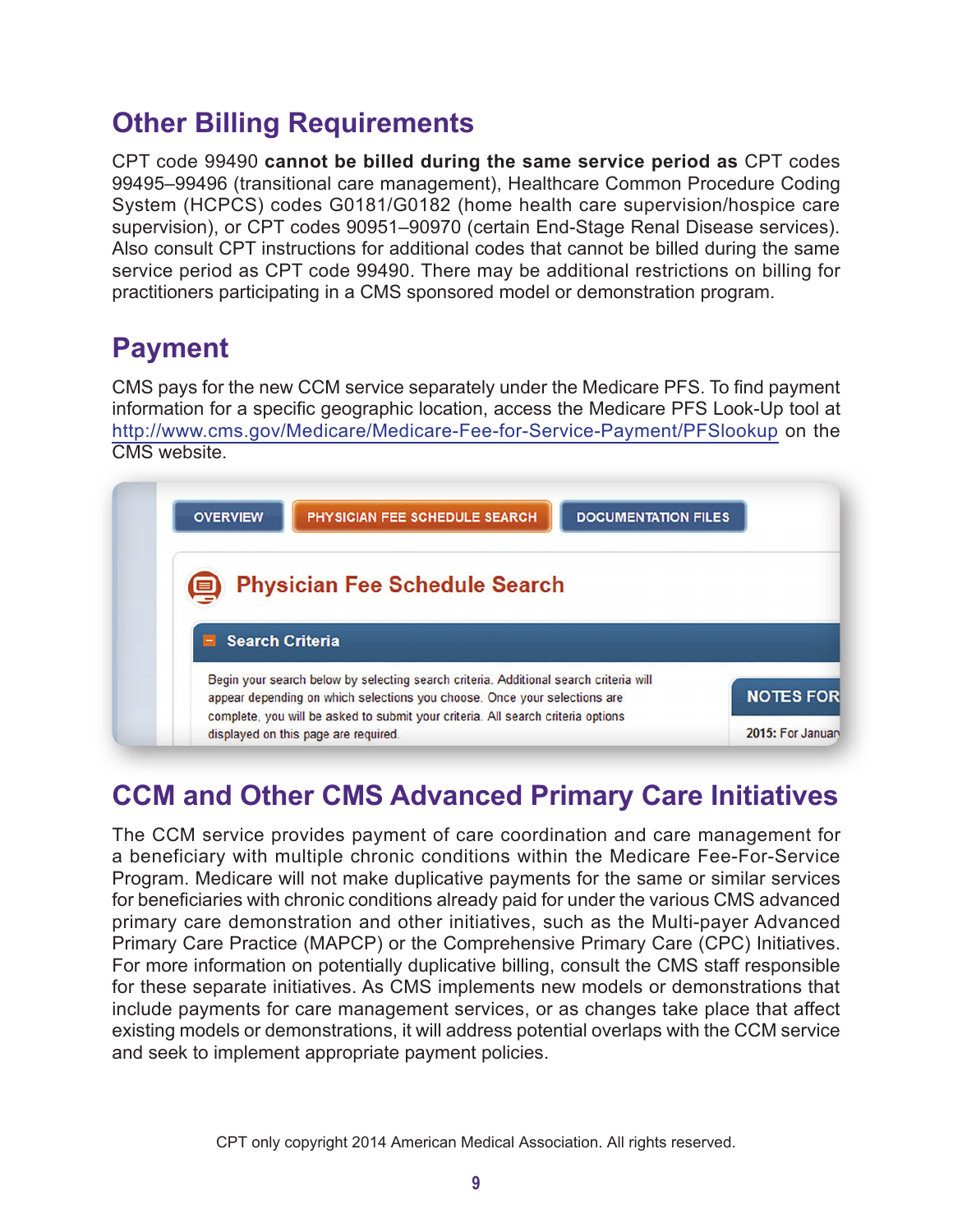#### **Resources**

For a summary of all available products on the Medicare Learning Network® (MLN), refer to the "Medicare Learning Network® Catalog of Products" located at [http://www.cms.gov/Outreach-and-Education/](http://www.cms.gov/Outreach-and-Education/Medicare-Learning-Network-MLN/MLNProducts/Downloads/MLNCatalog.pdf) [Medicare-Learning-Network-MLN/MLNProducts/Downloads/MLN](http://www.cms.gov/Outreach-and-Education/Medicare-Learning-Network-MLN/MLNProducts/Downloads/MLNCatalog.pdf) [Catalog.pdf](http://www.cms.gov/Outreach-and-Education/Medicare-Learning-Network-MLN/MLNProducts/Downloads/MLNCatalog.pdf) on the CMS website or scan the Quick Response (QR) code on the right.



Table 2 provides resources for additional information on CCM services.

#### **Table 2. CCM Resources**

| <b>Resource</b>                                                                                                       | <b>Website</b>                                                                                                                                                                                                                                                                                                                                                                                                                                   |
|-----------------------------------------------------------------------------------------------------------------------|--------------------------------------------------------------------------------------------------------------------------------------------------------------------------------------------------------------------------------------------------------------------------------------------------------------------------------------------------------------------------------------------------------------------------------------------------|
| <b>CCM Frequently Asked Questions (FAQs)</b>                                                                          | http://www.cms.gov/Medicare/<br>Medicare-Fee-for-Service-Payment/<br>PhysicianFeeSched<br>http://www.cms.gov/Medicare/<br>Medicare-Fee-for-Service-Payment/                                                                                                                                                                                                                                                                                      |
|                                                                                                                       | <b>HospitalOutpatientPPS</b>                                                                                                                                                                                                                                                                                                                                                                                                                     |
| <b>Chronic Conditions</b>                                                                                             | http://www.cms.gov/Research-Statistics-<br>Data-and-Systems/Statistics-Trends-and-<br><b>Reports/Chronic-Conditions</b>                                                                                                                                                                                                                                                                                                                          |
| <b>Chronic Conditions Data Warehouse</b>                                                                              | https://www.ccwdata.org/web/guest                                                                                                                                                                                                                                                                                                                                                                                                                |
| Final Rules in the Federal Register<br>(policies governing CCM services)                                              | CY 2014 Medicare PFS Final Rule<br>(CMS-1600-FC) pages 74414-74427:<br>http://www.gpo.gov/fdsys/pkg/FR-2013-<br>12-10/pdf/2013-28696.pdf<br>CY 2015 Medicare PFS Final Rule<br>(CMS-1612-FC) pages 67715-67730:<br>http://www.gpo.gov/fdsys/pkg/FR-2014-<br>11-13/pdf/2014-26183.pdf<br>CY 2015 Medicare PFS Final Rule;<br>Correction Amendment (CMS-1612-F2),<br>page 14853: http://www.gpo.gov/fdsys/<br>pkg/FR-2015-03-20/pdf/2015-06427.pdf |
| Medicare Administrative Contractor (MAC)<br><b>Contact Information</b>                                                | http://www.cms.gov/Research-Statistics-<br>Data-and-Systems/Monitoring-Programs/<br>Medicare-FFS-Compliance-Programs/<br>Review-Contractor-Directory-Interactive-Map                                                                                                                                                                                                                                                                             |
| "MLN Guided Pathways: Basic Medicare<br>Resources for Health Care Professionals,<br>Suppliers, and Providers" booklet | http://www.cms.gov/Outreach-and-<br>Education/Medicare-Learning-Network-<br>MLN/MLNEdWebGuide/Downloads/<br>Guided Pathways Basic Booklet.pdf                                                                                                                                                                                                                                                                                                    |